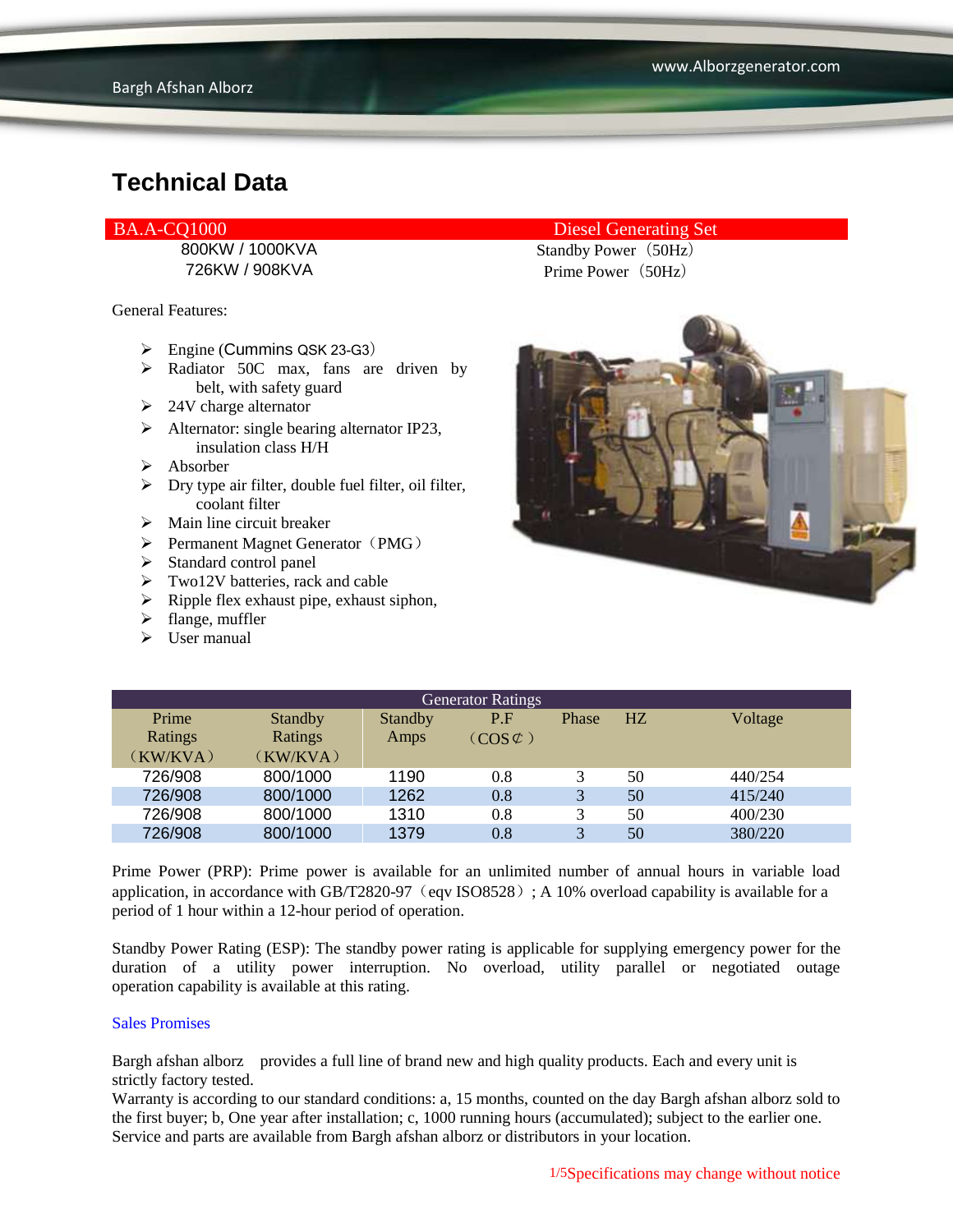| <b>BA.A-CQ1000</b>                            | <b>Diesel Generating Set</b>                |  |  |
|-----------------------------------------------|---------------------------------------------|--|--|
|                                               | <b>ENGINE DATA</b>                          |  |  |
| Manufacturer / Model:                         | Cummins QSK 23-G3, 6-cycle                  |  |  |
| Air Intake System:                            | Turbo Charged and Search Refrigerated       |  |  |
| Fuel System:                                  | Electronic                                  |  |  |
| <b>Cylinder Arrangement:</b>                  | 24 V type                                   |  |  |
| Displacement:                                 | 23.15L                                      |  |  |
| Bore and Stroke:                              | 170*170 (mm)                                |  |  |
| <b>Compression Ratio:</b>                     | 16,0:1                                      |  |  |
| Rated RPM:                                    | 1800rpm                                     |  |  |
| Max. Standby Power at Rated RPM:              | 800KW/1086HP                                |  |  |
| Governor Type:                                | RSV Mechanical(Std) / Electronic (Optional) |  |  |
|                                               | <b>Exhaust System</b>                       |  |  |
| <b>Exhaust Gas Flow:</b>                      | 183m <sub>3</sub> /min                      |  |  |
| <b>Exhaust Temperature:</b>                   | 514°C                                       |  |  |
| Max Back Pressure:                            | 10kPa                                       |  |  |
|                                               | Air Intake System                           |  |  |
| Max Intake Restriction:                       |                                             |  |  |
| Consumption:                                  |                                             |  |  |
| Air Flow:                                     | 68m <sub>3</sub> /min                       |  |  |
|                                               | <b>Fuel System</b>                          |  |  |
| 100% (Prime Power) Load:                      | 189 L/h                                     |  |  |
| 75% (Prime Power) Load:                       | 139 L/h                                     |  |  |
| 50% (Prime Power) Load::                      | L/h<br>97                                   |  |  |
|                                               | Oil System                                  |  |  |
| Total Oil Capacity:                           | 140L                                        |  |  |
| Oil Consumption:                              | ≤4g/kwh                                     |  |  |
| Engine Oil Tank Capacity:                     | 103L                                        |  |  |
| Oil Pressure at Rated RPM:                    | kPa                                         |  |  |
|                                               | Cooling System<br>160L                      |  |  |
| <b>Total Coolant Capacity:</b><br>Thermostat: |                                             |  |  |
|                                               | 82-95°C                                     |  |  |
| Max Water Temperature:                        | 104°C                                       |  |  |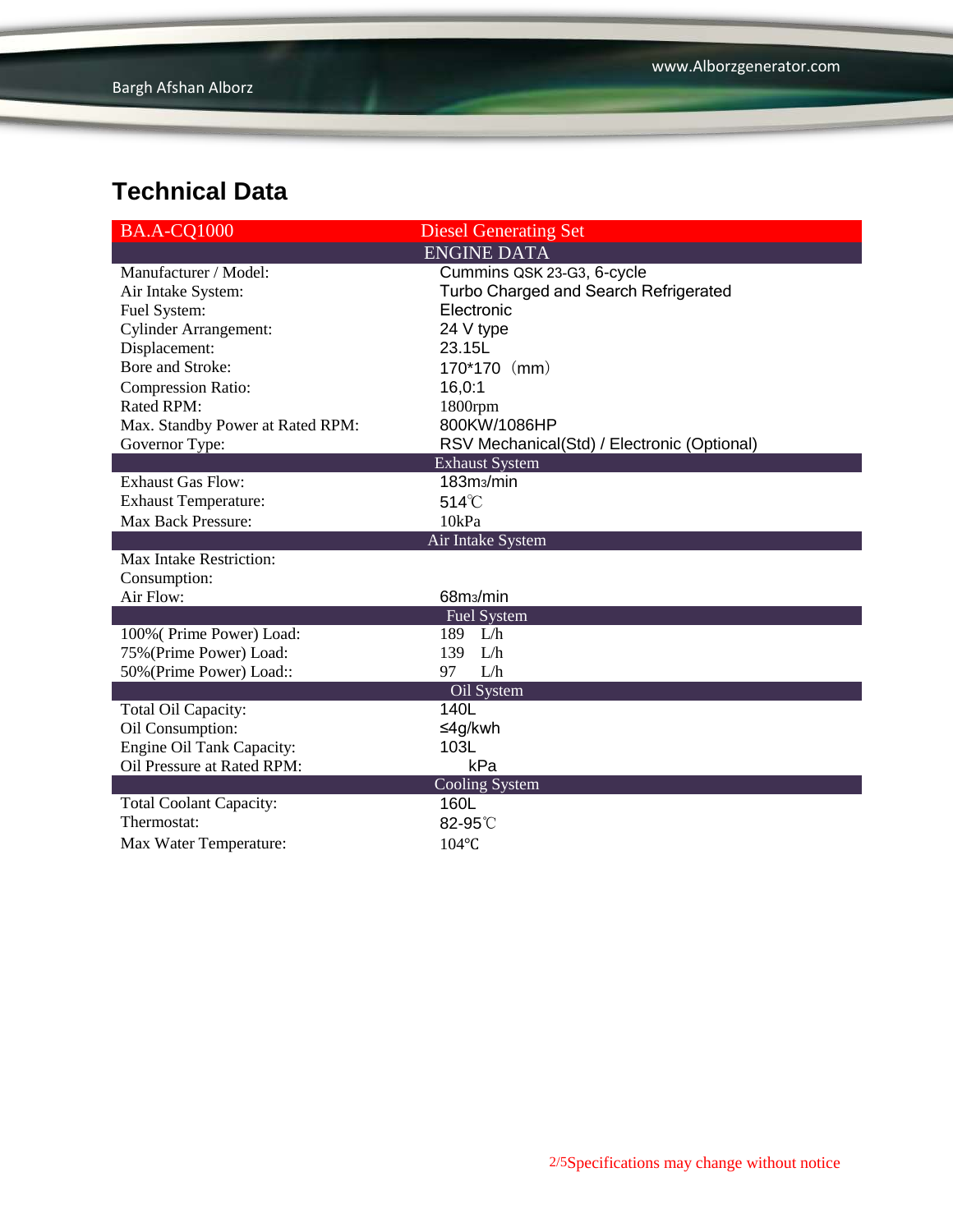| <b>BA.A-CO1000</b>                            | <b>Diesel Generating Set</b>                                                               |  |  |  |
|-----------------------------------------------|--------------------------------------------------------------------------------------------|--|--|--|
| <b>ALTERNATOR SPECIFICATION</b>               |                                                                                            |  |  |  |
|                                               | <b>GENERAL DATA</b>                                                                        |  |  |  |
|                                               | Compliance with GB755, BS5000, VDE0530, NEMAMG1-22, IED34-1, CSA22.2 and AS1359 standards. |  |  |  |
| <b>Alternator Data</b>                        |                                                                                            |  |  |  |
| Number of Phase:                              | 3                                                                                          |  |  |  |
| Connecting Type:                              | 3 Phase and 4 Wires, "Y" type connecting                                                   |  |  |  |
| Number of Bearing:                            | 1                                                                                          |  |  |  |
| <b>Power Factor:</b>                          | 0.8                                                                                        |  |  |  |
| Protection Grade:                             | IP23                                                                                       |  |  |  |
| Altitude:                                     | $\leq 1000m$                                                                               |  |  |  |
| <b>Exciter Type:</b>                          | Brushless, self-exciting                                                                   |  |  |  |
| Insulation Class, Temperature Rise:           | H/H                                                                                        |  |  |  |
| Telephone Influence Factor (TIF):             | $50$                                                                                       |  |  |  |
| THF:                                          | $<$ 2%                                                                                     |  |  |  |
| <b>Voltage Regulation, Steady State:</b>      | $\leq \pm 1\%$                                                                             |  |  |  |
| <b>Alternator Capacity:</b>                   | 1000KVA                                                                                    |  |  |  |
| <b>Alternator Efficiencies:</b>               |                                                                                            |  |  |  |
| Air Cooling Flow:                             |                                                                                            |  |  |  |
|                                               | <b>GENERATING SET DATA</b>                                                                 |  |  |  |
| <b>Voltage Regulation:</b>                    | $\geq \pm 5\%$                                                                             |  |  |  |
| Voltage Regulation, Stead State:              | $\leq \pm 1\%$                                                                             |  |  |  |
| Sudden Voltage Warp (100% Sudden Reduce):     | $\leq +25\%$                                                                               |  |  |  |
| Sudden Voltage Warp (Sudden Increase):        | $\leq$ -20%                                                                                |  |  |  |
| Voltage Stable Time (100% Sudden Reduce):     | $\leq 6S$                                                                                  |  |  |  |
| Voltage Stable Time (Sudden Increase)         | $\leq 6S$                                                                                  |  |  |  |
| Frequency Regulation, Stead State:            | $\leq 5\%$                                                                                 |  |  |  |
| Frequency Waving:                             | ≤0.5%                                                                                      |  |  |  |
| Sudden Frequency Warp (100% Sudden Reduce):   | $\leq +12\%$                                                                               |  |  |  |
| Sudden Frequency Warp (Sudden Increase):      | $\leq$ -10%                                                                                |  |  |  |
| Frequency Recovery Time (100% Sudden Reduce): | $\leq$ 5S                                                                                  |  |  |  |
| Frequency Recovery Time (Sudden Increase):    | $\leq$ 5S                                                                                  |  |  |  |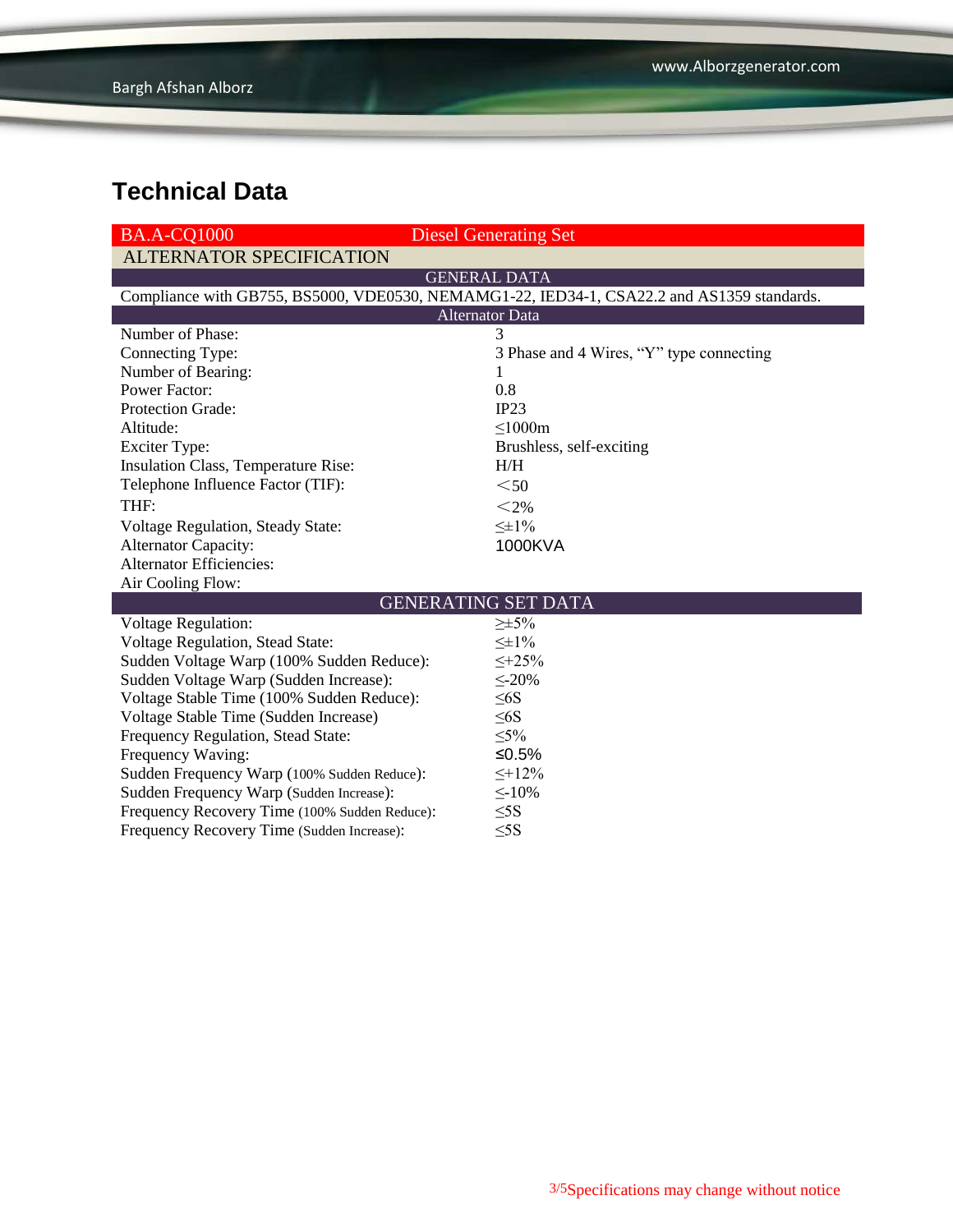| <b>BA.A-CQ1000</b>              | <b>Diesel Generating Set</b>          |                                  |
|---------------------------------|---------------------------------------|----------------------------------|
| Options                         |                                       |                                  |
| Engine                          | Fuel System                           | <b>Control System</b>            |
| Heater 2KW & 4KW                | Daily Fuel Tank                       | Auto Control Panel               |
| Battery Charger 3.5A & 7A       | <b>Base Fuel Tank</b>                 | Remote Control Panel             |
|                                 | <b>Water Separator</b>                | Auto Transfer Switch (ATS)       |
|                                 | <b>Fuel Level Sensor</b>              | <b>Paralleling System</b>        |
|                                 |                                       |                                  |
| <b>Anti-Condensation Heater</b> | Rainproof Type                        | <b>Engine Parts Drawing List</b> |
| Drop CT (For Paralleling)       | Soundproof Type                       | <b>Spare Parts</b>               |
|                                 | <b>Container Type</b>                 |                                  |
| Dimension & Weight              |                                       |                                  |
| <b>Standard Configuration</b>   | With Base Fuel Tank                   | Soundproof Type                  |
| (Open Type)                     |                                       |                                  |
| Overall Size: 4250 (mm)         | Overall Size: 4300<br>$\mathsf{(mm)}$ | Overall Size: 6500<br>(mm)       |
| *1710 $(mm)$ *2200 $(mm)$       | $*1830$ (mm) $*2050$ (mm)             | $*2260$ (mm) $*2350$ (mm)        |
| Weight: 6530kg                  | Weight: 6800kg                        | Weight: 9430kg                   |